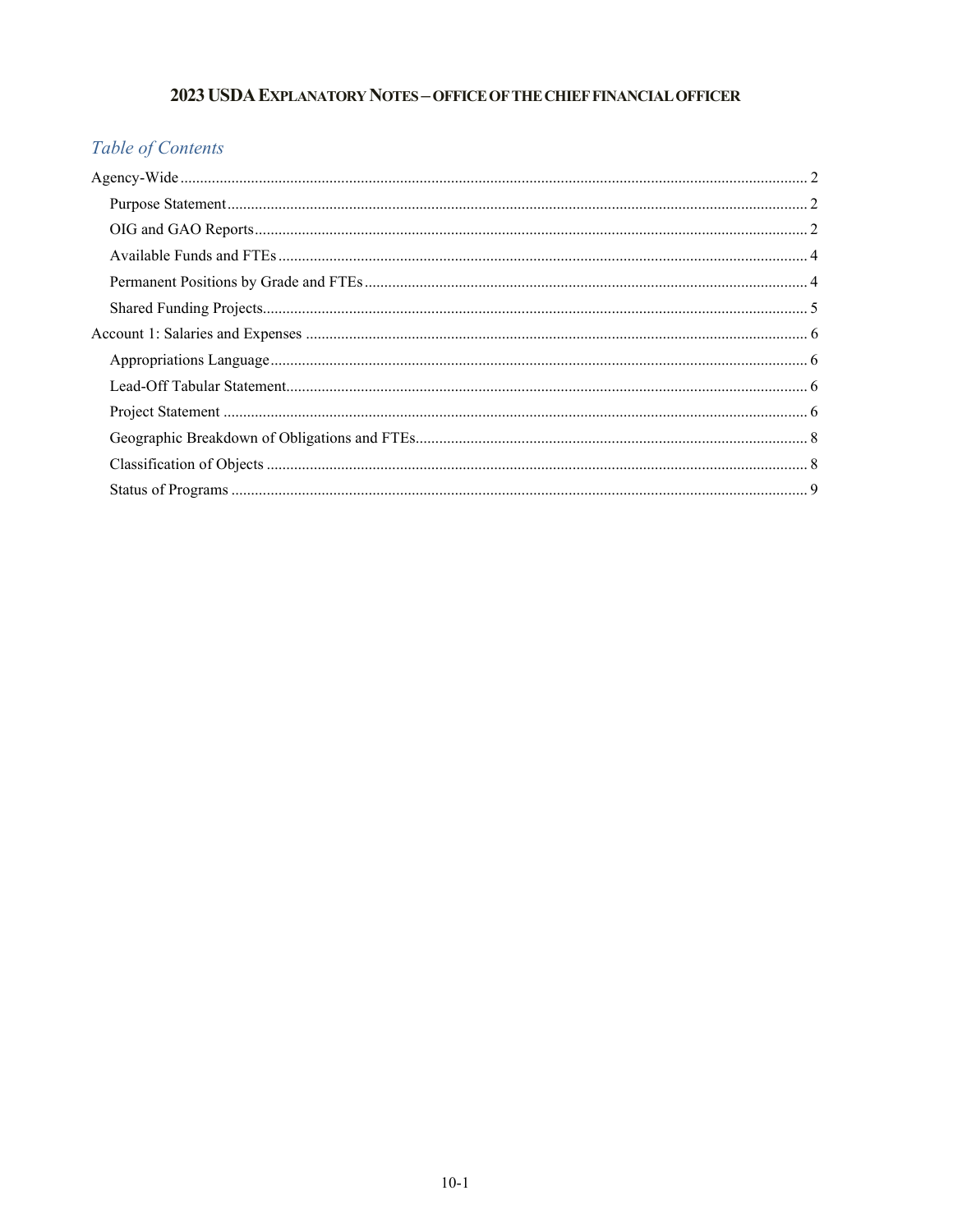### <span id="page-1-0"></span>*AGENCY-WIDE*

# <span id="page-1-1"></span>**PURPOSE STATEMENT**

The Secretary established the Office of the Chief Financial Officer (OCFO) in 1995 under authority provided in Reorganization Plan Number 2 of 1953 (7 U.S.C. 2201) to comply with the Chief Financial Officer Act of 1990. The OCFO focuses on the Department's financial management activities to improve program delivery and assure maximum contribution to achieving the mission of USDA.

OCFO operations are led by the Chief Financial Officer (CFO), who is assisted by the Deputy CFO; three Associate CFOs for Shared Services, Financial Operations, Financial Policy and Planning; and the Director of the National Finance Center (NFC). OCFO is responsible for:

- Financial system management policy and the provision of timely, accurate, and reliable information from financial systems;
- Development of financial statements, cost accounting policy, and financial management budgets;
- Policy guidance and oversight of the Department's internal controls and management accountability programs and reporting to ensure adequate controls over the Department's assets;
- Oversight of the Departmental Working Capital Fund (WCF) and the Shared Cost Programs (SCP); and
- Providing policy guidance and oversight of the travel system, grants management, cash and credit management operations, and other financial management functions.

NFC employs staff in the operation and support of centralized, automated, and integrated payroll, personnel, administrative payments, and central accounting systems which serves more than 40 Federal Departments, independent agencies, and Congressional entities, including USDA. Operations at NFC are financed entirely by feefor-service contracts with customers through the USDA WCF. No direct appropriated funding for NFC is reflected in the OCFO operating budget.

The OCFO headquarters is located in Washington, D.C. As of September 30, 2021, there were 1,138 full-time permanent employees funded by appropriated funds (28) and the Working Capital Fund (1,107).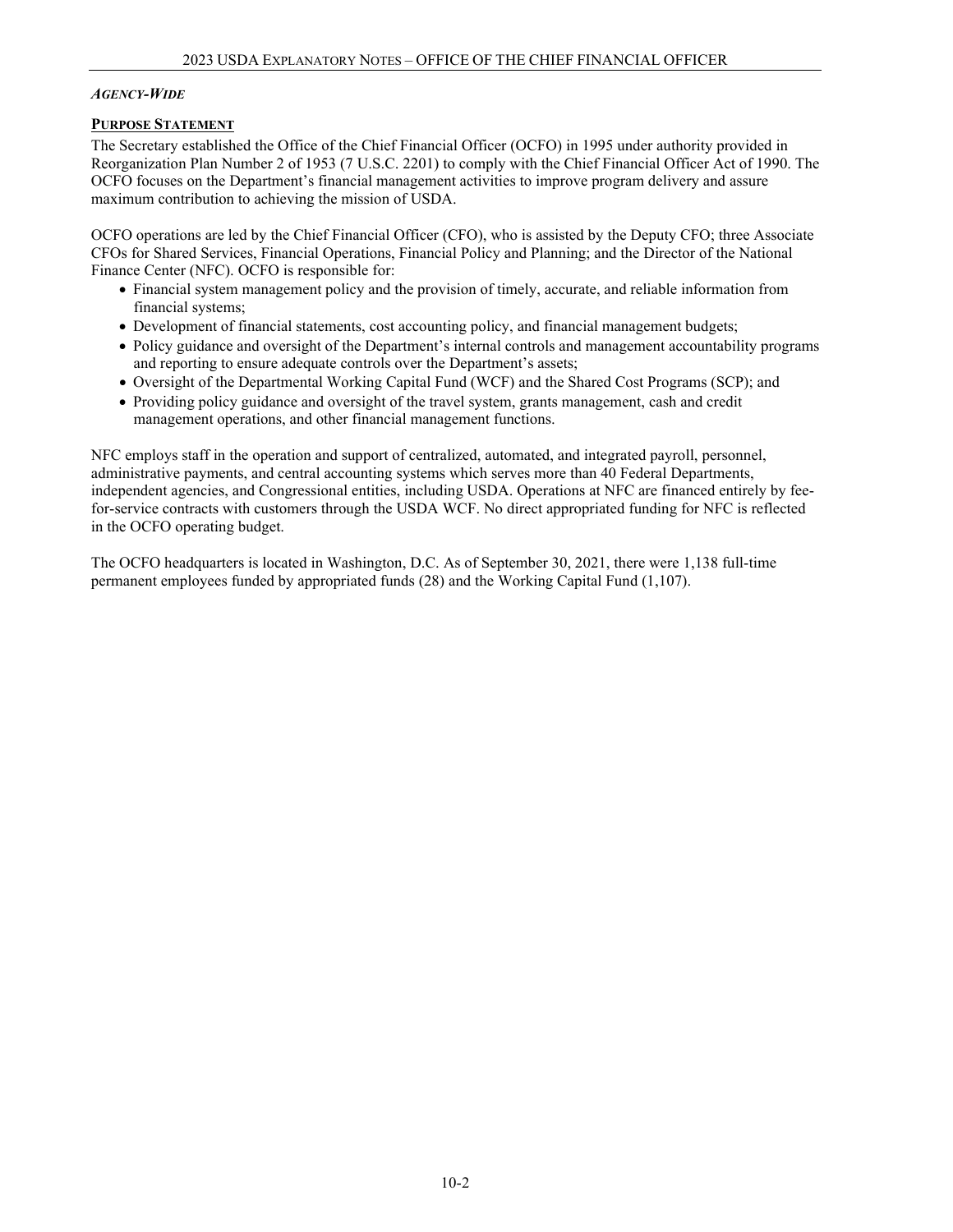# **OIG AND GAO REPORTS**

| <b>Audit Report</b><br><b>Number</b> | <b>Issuance Date</b> | Title                                                                               |
|--------------------------------------|----------------------|-------------------------------------------------------------------------------------|
| 50401-0013-11                        | 11/15/2017           | U.S. Department of Agriculture's Consolidated Balance Sheet for Fiscal Year<br>2017 |

# *Table OCFO-1. FY2021 Completed OIG Reports (closed audits)*

# *Table OCFO-2. In-Progress OIG Reports (audits pending closure)*

| <b>Audit Report Number</b> | Title                                                                                     |
|----------------------------|-------------------------------------------------------------------------------------------|
| 11601-0001-12              | USDA Fiscal Year 2019 First Quarter Data Act Submission                                   |
| 50016-0001-23              | Implementation of Suspension and Debarment Tools in the U.S. Department of<br>Agriculture |
| 50024-0001-24              | USDA'S Fiscal Year 2020 Compliance with Improper Payment Requirements                     |

# *Table OCFO-3. FY2021 Completed GAO Reports*

| ID           | Date      | Title                                                                                                                                                            |
|--------------|-----------|------------------------------------------------------------------------------------------------------------------------------------------------------------------|
| $GAO-16-510$ | 9/24/2021 | Managing for Results: Agencies Need to Fully Identify and Report Major<br>Management Challenges and Actions to Resolve them in their Agency<br>Performance Plans |
| GAO-16-554   | 9/24/2021 | Improper Payments: CFO Act Agencies Need to Improve Efforts to Address<br>Compliance Issues                                                                      |

# *Table OCFO-4. In-Progress GAO Reports (Pending closure)*

| Title                                                                                           |
|-------------------------------------------------------------------------------------------------|
| GAO-17-159 Single Audits: Improvements Needed in Selected Agencies' Oversight of Federal Awards |
| GAO-20-336 Agencies Improper Payment Corrective Action Plans                                    |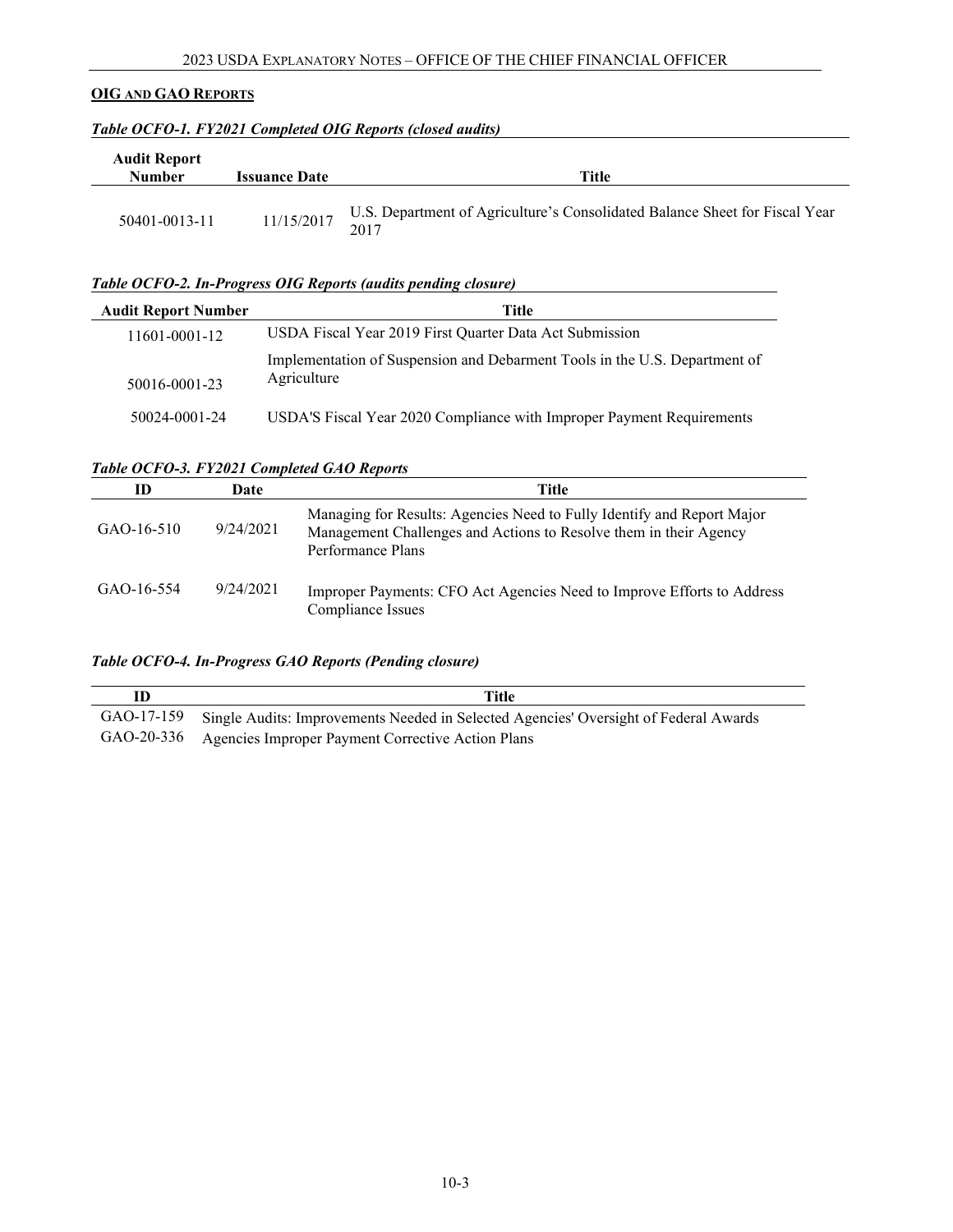# <span id="page-3-0"></span>**AVAILABLE FUNDS AND FTES**

# *Table OCFO-5. Available Funds and FTEs (thousands of dollars, FTEs)*

| Item                         | 2020<br>Actual | <b>FTE</b>               | 2021<br>Actual | <b>FTE</b>               | 2022<br><b>Estimated</b> | FTE                      | 2023<br><b>Estimated</b> | <b>FTE</b>               |
|------------------------------|----------------|--------------------------|----------------|--------------------------|--------------------------|--------------------------|--------------------------|--------------------------|
| Salaries and Expenses:       |                |                          |                |                          |                          |                          |                          |                          |
| Discretionary Appropriations | \$6,028        | 28                       | \$6,109        | 28                       | \$6,109                  | 34                       | \$7,374                  | 39                       |
| Lapsing Balances             | $-136$         | $\overline{\phantom{a}}$ | $-275$         | $\overline{\phantom{a}}$ |                          | $\overline{\phantom{a}}$ |                          | $\overline{\phantom{a}}$ |
| <b>Total Obligations</b>     | 5,892          | 28                       | 5,834          | 28                       | 6,109                    | 34                       | 7,374                    | 39                       |
| Transfers Out:               |                |                          |                |                          |                          |                          |                          |                          |
| Working Capital Fund:a/      | $-100$         |                          |                |                          |                          |                          |                          |                          |
| Total Obligations, OCFO      | 5,792          | 28                       | 5,834          | 28                       | 6,109                    | 34                       | 7,374                    | 39                       |
| Working Capital Fund:a/      |                |                          |                |                          |                          |                          |                          |                          |
|                              | 1,179          | 5                        | 974            | 4                        | 1,533                    | 7                        | 1,593                    | 7                        |
|                              | 2,253          | 10                       | 1,972          | 10                       | 2,651                    | 12                       | 2,788                    | 12                       |
| Financial Management Support |                |                          |                |                          |                          |                          |                          |                          |
| Services                     | 3,331          | 16                       | 3,092          | 16                       | 3,344                    | 17                       | 3,344                    | 17                       |
|                              | 171,205        | 513                      | 167,547        | 579                      | 167,072                  | 617                      | 171,818                  | 620                      |
|                              | 2,920          | 8                        | 2,466          | 8                        | 2,622                    | 11                       | 2,596                    | 11                       |
|                              | 132,706        | 596                      | 142,616        | 495                      | 147,136                  | 549                      | 149,844                  | 549                      |
| Total, Other USDA            | 313,594        | 1,148                    | 318,667        | 1,112                    | 324,358                  | 1,213                    | 331,983                  | 1,216                    |
| Total Available, OCFO        | 319,522        | 1,176                    | 324,776        | 1,140                    | 330,467                  | 1,247                    | 339,357                  | 1,255                    |

# <span id="page-3-1"></span>**PERMANENT POSITIONS BY GRADE AND FTES**

*Table OCFO-6. Permanent Positions by Grade and FTEs*

| Item               | 2020 Actual<br><b>Total</b> | 2021 Actual<br><b>Total</b> | 2022 Estimated<br><b>Total</b> | 2023 Estimated<br><b>Total</b> |  |
|--------------------|-----------------------------|-----------------------------|--------------------------------|--------------------------------|--|
| <b>SES</b>         | $\overline{2}$              | $\overline{2}$              | $\overline{2}$                 | 2                              |  |
| SL                 |                             |                             |                                |                                |  |
| $GS-15$            | $\overline{c}$              |                             | 4                              | 4                              |  |
| $GS-14$            | 3                           | 4                           | $\mathcal{I}$                  | 8                              |  |
| $GS-13$            | 13                          | 13                          | 13                             | 18                             |  |
| $GS-12$            | 4                           | 3                           | 5                              | 5                              |  |
| $GS-11$            | 3                           | 3                           | 2                              | 2                              |  |
| $GS-9$             |                             |                             |                                |                                |  |
| Total Perm. FT EOY | 28                          | 28                          | 34                             | 39                             |  |
| <b>FTE</b>         | 28                          | 28                          | 34                             | 39                             |  |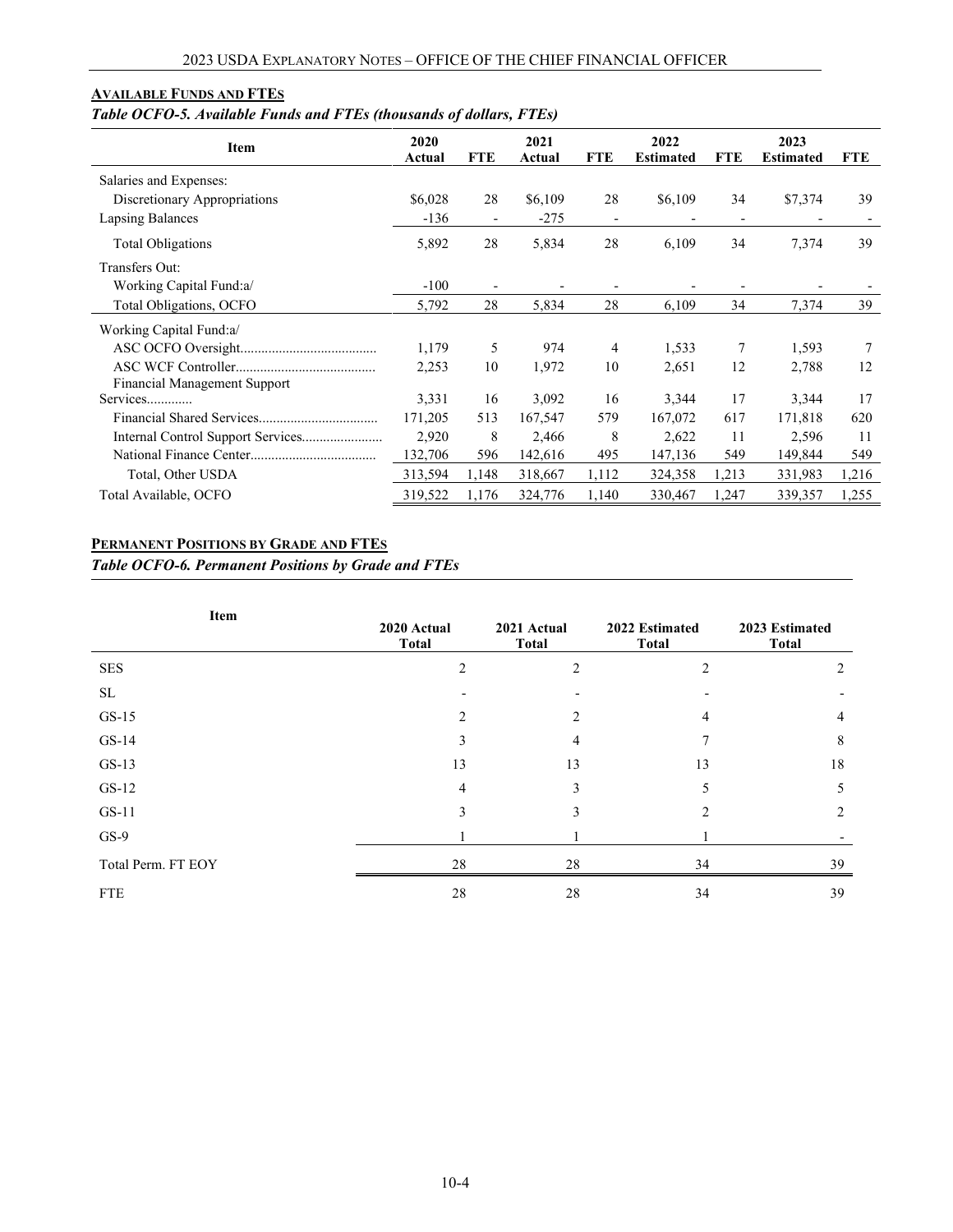# <span id="page-4-0"></span>**SHARED FUNDING PROJECTS**

# *Table OCFO-7. Shared Funding Projects (dollars in thousands)*

| <b>Item</b>                                             | 2020<br>Actual               | 2021<br>Actual | 2022<br><b>Estimated</b> | 2023<br><b>Estimated</b> |
|---------------------------------------------------------|------------------------------|----------------|--------------------------|--------------------------|
| <b>Working Capital Fund:</b>                            |                              |                |                          |                          |
| Administrative Services:                                |                              |                |                          |                          |
|                                                         | 36                           | 36             | 61                       | 61                       |
|                                                         | 89                           | 97             | 80                       | 81                       |
|                                                         | 208                          | 148            | 151                      | 150                      |
|                                                         | 2,277                        | 2,221          | 2,274                    | 2,081                    |
| Human Resources Enterprise Management Systems           | 12                           | 13             | 10                       | 10                       |
|                                                         | 2,622                        | 2,515          | 2,576                    | 2,383                    |
| Communications:                                         |                              |                |                          |                          |
|                                                         | 1                            | 34             | 37                       | 49                       |
| Finance and Management:                                 |                              |                |                          |                          |
|                                                         | 1,913                        | 1,318          | 2,104                    | 2,142                    |
|                                                         | 1,110                        | 1,122          | 1,222                    | 1,270                    |
|                                                         | 260                          | 352            | 349                      | 416                      |
|                                                         | 87                           | 83             | 86                       | 87                       |
|                                                         | 3,370                        | 2,875          | 3,761                    | 3,915                    |
|                                                         |                              |                |                          |                          |
| Information Technology:                                 |                              |                |                          |                          |
|                                                         | 4,258                        | 7,776          | 7,174                    | 7,574                    |
| Department Administration Information Technology Office | 746                          | 1,115          | 1,121                    | 1,144                    |
|                                                         | 8,803                        | 42,145         | 40,865                   | 40,874                   |
|                                                         | 2,481                        | 2,777          | 2,386                    | 1,772                    |
|                                                         | 16,288                       | 53,813         | 51,546                   | 51,364                   |
|                                                         | 40                           |                |                          |                          |
|                                                         | $\qquad \qquad \blacksquare$ | 41             | 52                       | 52                       |
|                                                         | 22,321                       | 59,278         | 57,972                   | 57,763                   |
| <b>Department-Wide Shared Cost Programs:</b>            |                              |                |                          |                          |
|                                                         | 114                          | 96             | 90                       | 90                       |
|                                                         | 9                            |                |                          |                          |
|                                                         | 6                            | 37             | 35                       | 35                       |
|                                                         | 86                           | 134            | 106                      | 106                      |
|                                                         | 36                           | 40             | 38                       | 38                       |
|                                                         | 87                           | 60             | 51                       | 52                       |
|                                                         | 69                           | 64             | 55                       | 56                       |
|                                                         | 87                           | 90             | 75                       | 75                       |
|                                                         | 17                           | 16             | 16                       | 16                       |
| National Capital Region Interpreting Services           |                              |                | 14                       | 18                       |
|                                                         | 121                          | 76             | 54                       | 54                       |
| Total, Department-Wide Reimbursable Programs            | 632                          | 613            | 534                      | 540                      |
| E-Gov:                                                  |                              |                |                          |                          |
| Budget Formulation and Execution Line of Business       | 1                            | 1              | 1                        | 2                        |
|                                                         | 2                            | 2              | 2                        | 2                        |
|                                                         | 4                            | $\overline{4}$ | 3                        | 3                        |
|                                                         | 50                           | 61             |                          |                          |
|                                                         |                              |                | 3                        | 3                        |
|                                                         | 57                           | 68             | 9                        | 10                       |
|                                                         | 23,010                       | 59,959         | 58,515                   | 58,313                   |
|                                                         |                              |                |                          |                          |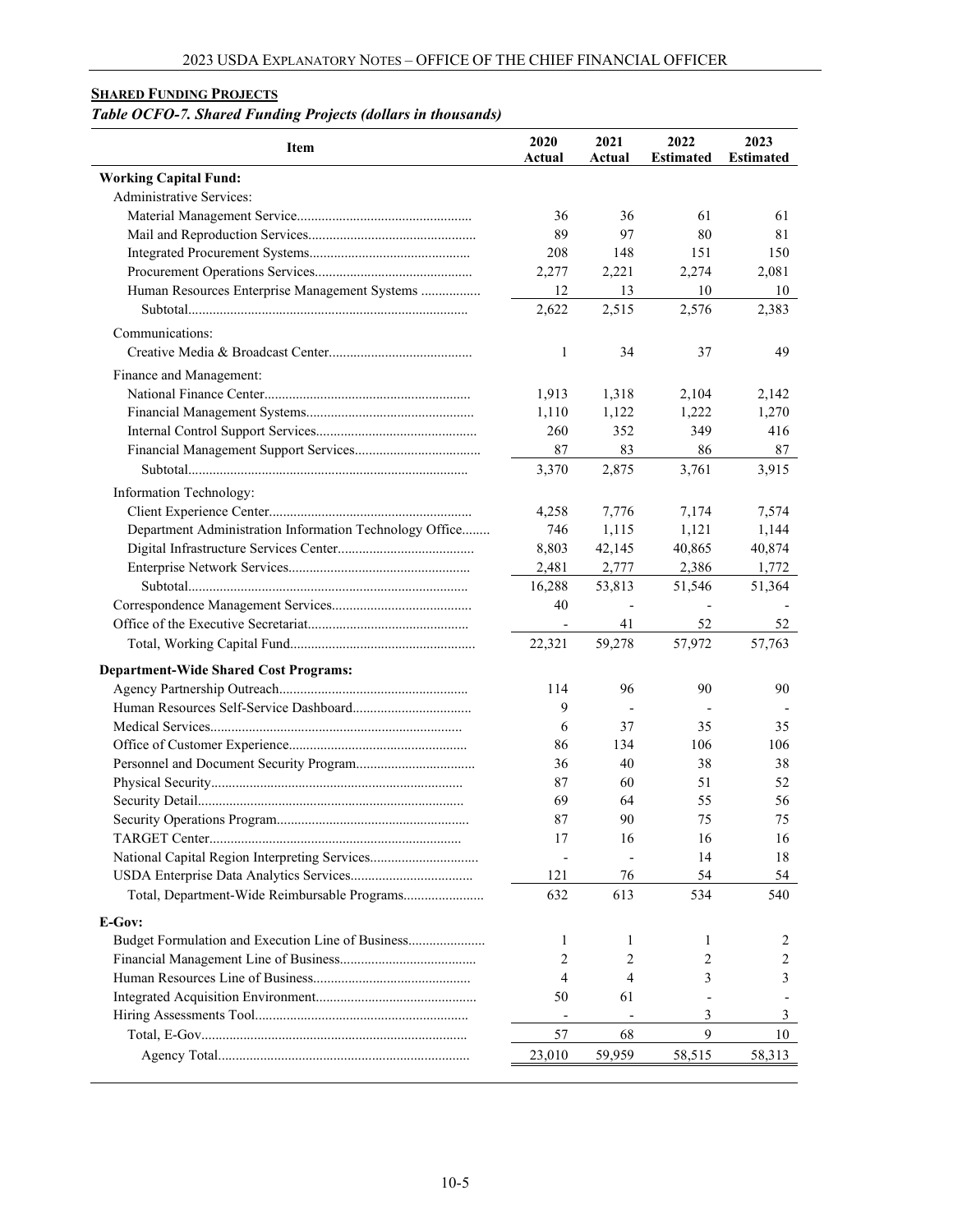#### <span id="page-5-0"></span>*ACCOUNT 1: SALARIES AND EXPENSES*

# <span id="page-5-1"></span>**APPROPRIATIONS LANGUAGE**

The appropriations language follows (new language underscored; deleted matter enclosed in brackets):

For necessary expenses of the Office of the Chief Financial Officer, [\$7,118,000]\$7,374,000.

# <span id="page-5-2"></span>**LEAD-OFF TABULAR STATEMENT**

#### *Table OCFO-8. Lead-Off Tabular Statement (In dollars)*

|                         | Item<br>Amount |
|-------------------------|----------------|
| Estimate, 2022          | \$6,109,000    |
| Change in Appropriation | $+1,265,000$   |
| Budget Estimate, 2023   | 7,374,000      |
|                         |                |

#### **PROJECT STATEMENT**

# *Table OCFO-9. Project Statement (thousands of dollars, FTEs)*

| Item                                                                   | 2020 Actual | <b>FTE</b>               | 2021<br>Actual | FTE                      | 2022<br><b>Estimated</b> | FTE | 2023<br><b>Estimated</b> | FTE | Inc. or<br>Dec. | <b>FTE</b><br>Inc.<br><sub>or</sub><br>Dec. | Chg<br>Key |
|------------------------------------------------------------------------|-------------|--------------------------|----------------|--------------------------|--------------------------|-----|--------------------------|-----|-----------------|---------------------------------------------|------------|
| Discretionary Appropriations:<br>Office of the Chief Financial Officer | \$6,028     | 28                       | \$6,109        | 28                       | \$6,109                  | 34  | \$7,374                  | 39  | $+\$1.265$      | $+5$                                        |            |
| Transfers Out:                                                         |             |                          |                |                          |                          |     |                          |     |                 |                                             | (1)        |
|                                                                        | $-100$      | $\blacksquare$           |                |                          | $\blacksquare$           |     |                          |     |                 |                                             |            |
|                                                                        | $-100$      | $\overline{\phantom{a}}$ |                |                          |                          |     |                          |     |                 |                                             |            |
|                                                                        | 5,928       | 28                       | 6.109          | 28                       | 6.109                    | 34  | 7,374                    | 39  | 1.265           | 5                                           |            |
|                                                                        | $-136$      | $\sim$                   | $-275$         | $\overline{\phantom{a}}$ | $\,$                     |     |                          |     |                 |                                             |            |
|                                                                        | 5,792       | 28                       | 5,834          | 28                       | 6.109                    | 34  | 7,374                    | 39  | $+1.265$        | $+5$                                        |            |

#### *Table OCFO-11. Project Statement (thousands of dollars, FTEs)*

| Item                                  |         |                          |         |                |                  |            |                  |            |            | <b>FTE</b><br>Inc. |
|---------------------------------------|---------|--------------------------|---------|----------------|------------------|------------|------------------|------------|------------|--------------------|
|                                       | 2020    |                          | 2021    |                | 2022             |            | 2023             |            | Inc. or    | 0r                 |
|                                       | Actual  | <b>FTE</b>               | Actual  | FTE            | <b>Estimated</b> | <b>FTE</b> | <b>Estimated</b> | <b>FTE</b> | Dec.       | Dec.               |
| Discretionary Obligations:            |         |                          |         |                |                  |            |                  |            |            |                    |
| Office of the Chief Financial Officer | \$5,792 | 28                       | \$5,834 | 28             | \$6,109          | 34         | \$7,374          | 39         | $+\$1,265$ | $+5$               |
|                                       |         |                          |         |                |                  |            |                  |            |            |                    |
|                                       | 136     | $\overline{\phantom{0}}$ | 275     | $\blacksquare$ |                  |            |                  |            |            |                    |
|                                       | 5,928   | 28                       | 6.109   | 28             | 6,109            | 34         | 7.374            | 39         | 1.265      |                    |
| Less:                                 |         |                          |         |                |                  |            |                  |            |            |                    |
|                                       | 100     | $\overline{\phantom{0}}$ |         |                |                  |            |                  |            |            |                    |
|                                       | 6,028   | 28                       | 6.109   | 28             | 6.109            | 34         | 7,374            | 39         | 1,265      |                    |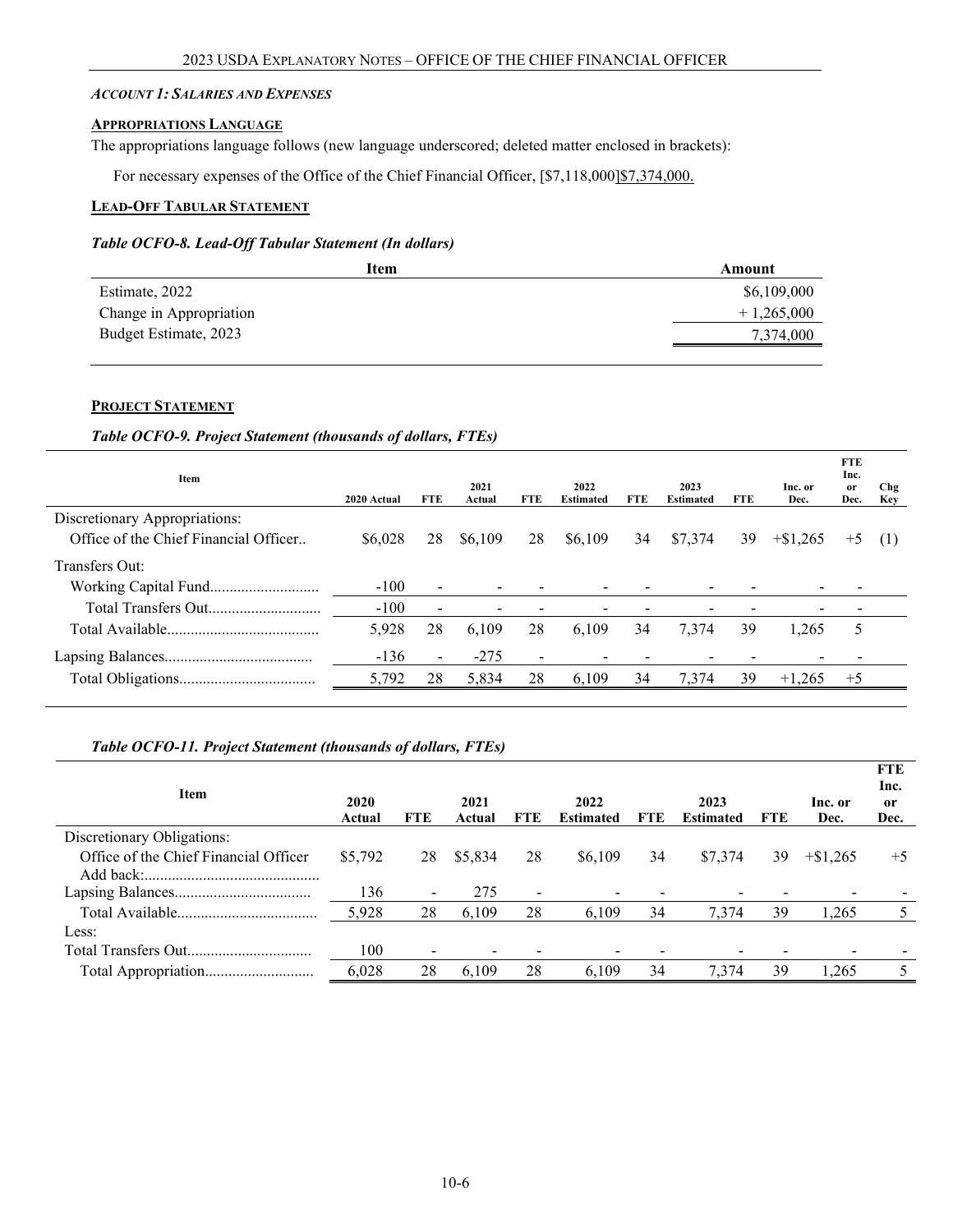#### **Office of the Chief Financial Officer**

Base funds will allow the OCFO to continue to serve as the principal advisor to the Secretary and Senior Officials on all matters related to financial management, financial management systems, financial control and accounting, internal control and assessment and financial management training.

- 1) A net increase of \$1,265,000 and 5 FTEs (\$6,109,000 and 34 FTEs available in 2022). The funding change is requested for the following items:
	- A) An increase of \$135,000, which includes \$65,000 for pay inflation and \$70,000 for FERS. This increase supports the pay increase which went into effect January 1, 2022, of a 2.7 percent Cost of Living pay increases for civilian employees, and a 1.1 percent increase to cover the expenses for the mandated increase of USDA's contribution to FERS*.*
	- B) An increase of \$249,000 for 2023 Pay.

This increase will support the annualization of the 2022 2.7 percent Cost of Living pay increase and the 2023 4.6 percent Cost of Living pay increase.

This increase will support the pay increase for civilian employees. This increase will allow the OCFO to continue to meet its objective in administering and overseeing programs and policies relating to USDA operations. This critical increase is needed to support and maintain current staffing levels to meet the Department's needs and statutory requirements. Elimination of the pay cost increase means the OCFO would not be able to fund approximately 1 FTE and/or would need to significantly cut travel, training, and mission support. Approximately 82 percent of OCFO's budget supports personnel compensation and benefits. Failure to receive this increase would prevent the agency from fully performing its mission, which is necessary to ensure continued financial management and stewardship of financial resources for the Department.

C) An increase of \$7,000 for Working Capital Fund Expenses and Shared Cost Expenses.

An increase of \$7,000, which includes \$1,000 for WCF and \$6,000 for Shared Cost Programs inflationary costs. This increase will support an inflationary percentage increase of 3 percent for the Office of the Secretary to continue to fund the required fixed Departmental programs.

#### D) An increase of \$874,000 and 5 FTEs.

The OCFO continuously strives to deliver high quality, consistently accurate, timely information, and data across its lifecycle to its stakeholders. The additional FTEs are necessary to ensure that OCFO is prepared to address the Administration's priorities and OMB's requirement for agencies to maximize the quality, objectivity, utility, and integrity of data and information disseminated. The OCFO has endured eight years of maintaining its current budget levels to support ever-increasing mission-critical strategic priorities, initiatives, and organizational requirements. The current funding level limits the Office's ability to fully address many of OCFO's priorities.

OCFO is responsible for the financial leadership of an enterprise that has more than 100,000 employees, 14,000 offices and field locations, \$208 billion in assets, and \$143 billion in annual spending. As USDA has grown to meet the demands of the American farmers and ranchers, OCFO's funding has remained relatively flat. In order to meet the Department's needs and ensure proper fiscal stewardship, OCFO has had to absorb inflation, cost of living adjustments, promotions, and within grade increases, which has resulted in reduced services to USDA. These additional resources will enable OCFO to better meet the needs of its customers, meet critical deadlines, and remain in compliance with USDA's Department policies and federal laws and regulation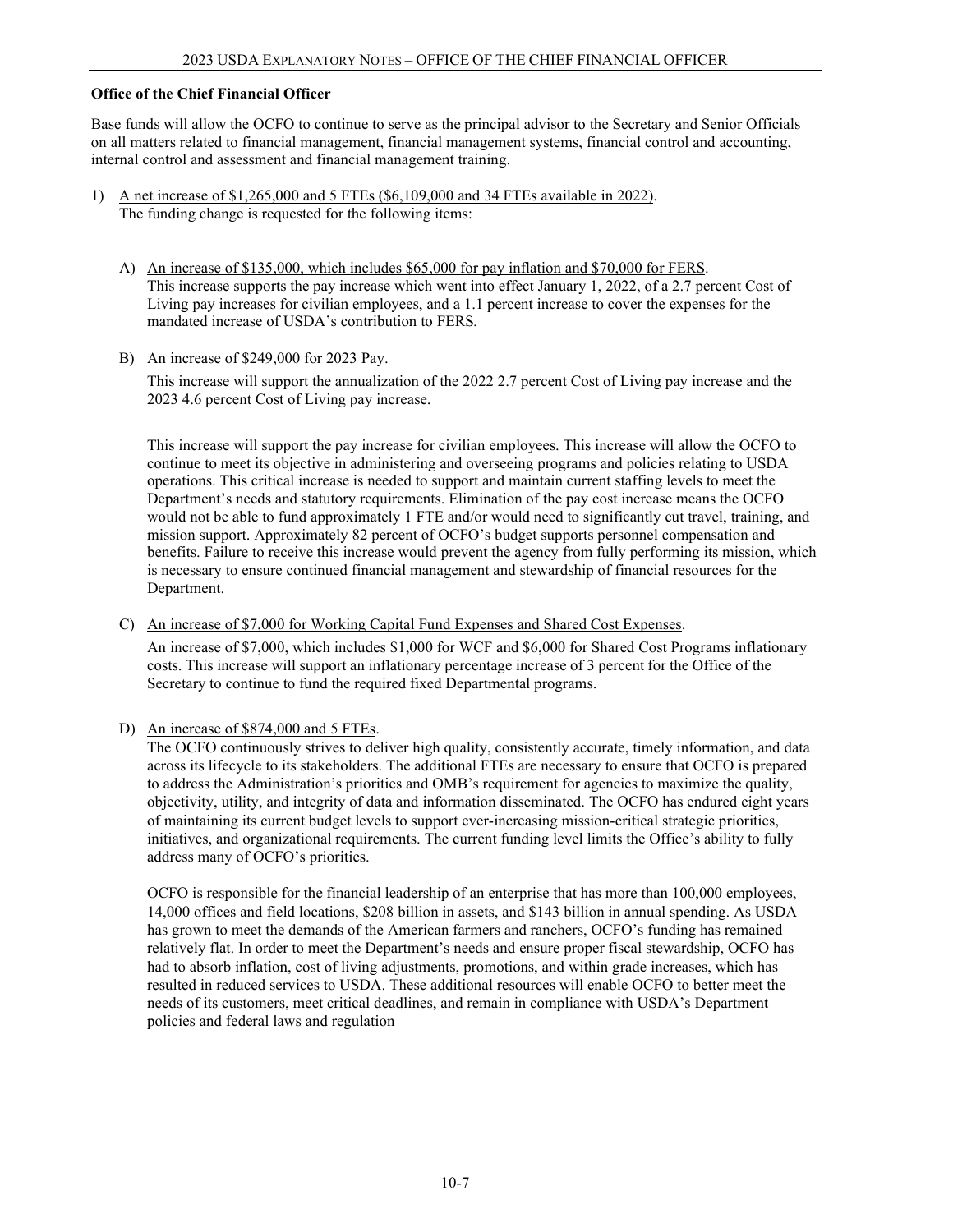#### <span id="page-7-0"></span>**GEOGRAPHIC BREAKDOWN OF OBLIGATIONS AND FTES**

| <b>State/Territory/Country</b> | 2020<br>Actual | FTE                      | 2021<br>Actual | <b>FTE</b>               | 2022<br><b>Estimated</b> | <b>FTE</b>               | 2023<br><b>Estimated</b> | FTE. |
|--------------------------------|----------------|--------------------------|----------------|--------------------------|--------------------------|--------------------------|--------------------------|------|
| District of Columbia           | \$5,792        | 28                       | \$5,834        | 28                       | \$6,109                  | 34                       | \$7,374                  | 39   |
| Obligations                    | 5,792          | 28                       | 5.834          | 28                       | 6.109                    | 34                       | 7.374                    | 39   |
| Lapsing Balances               | 136            | $\overline{\phantom{a}}$ | 275            | $\overline{\phantom{0}}$ | $\overline{\phantom{0}}$ | $\overline{\phantom{0}}$ | $\overline{\phantom{0}}$ |      |
| Total, Available               | 5.928          | 28                       | 6.109          | 28                       | 6.109                    | 34                       | 7.374                    | 39   |

#### *Table OCFO-10. Geographic Breakdown of Obligations and FTEs (thousands of dollars, FTEs)*

# **CLASSIFICATION BY OBJECTS**

# *Table OCFO-11 Classification by Objects (thousands of dollars)*

| Item<br>No. | Item                                                   | 2020<br>Actual | 2021<br>Actual | 2022<br><b>Estimated</b> | 2023<br><b>Estimated</b> |
|-------------|--------------------------------------------------------|----------------|----------------|--------------------------|--------------------------|
|             | Personnel Compensation:                                |                |                |                          |                          |
|             | Washington D.C.                                        | \$3,535        | \$3,386        | \$4,298                  | \$5,004                  |
|             | Personnel Compensation, Field                          |                |                |                          |                          |
| 11          | Total personnel compensation                           | 3,535          | 3,386          | 4,298                    | 5,004                    |
| 12          | Personal benefits                                      | 1,238          | 1,182          | 1,510                    | 1,827                    |
| 13.0        | Benefits for former personnel                          |                |                |                          |                          |
|             | Total, personnel comp. and benefits                    | 4,773          | 4,568          | 5,808                    | 6,831                    |
|             | Other Objects:                                         |                |                |                          |                          |
| 21.0        | Travel and transportation of persons                   | 19             | 3              | 30                       | 45                       |
| 23.1        | Rental payments to GSA                                 | 10             | 10             | 12                       | 13                       |
| 23.3        | Communications, utilities, and misc. charges           | 150            | 60             | 10                       | 13                       |
| 24.0        | Printing and reproduction                              | 41             | 12             | 3                        | 5                        |
| 25.1        | Advisory and assistance services                       | 274            | 676            | 25                       | 75                       |
| 25.2        | Other services from non-Federal sources                | 53             | 84             | 65                       | 175                      |
| 25.3        | Other goods and services from Federal sources          | 353            | 371            | 130                      | 160                      |
| 25.5        | Research and development contracts                     | 14             |                |                          |                          |
| 26.0        | Supplies and materials                                 | 101            | 50             | 16                       | 20                       |
| 31.0        | Equipment                                              | 4              |                | 10                       | 15                       |
|             | Total, Other Objects                                   | 1,019          | 1,266          | 301                      | 543                      |
| 99.9        | Total, new obligations                                 | 5,792          | 5,834          | 6,109                    | 7,374                    |
|             | DHS Building Security Payments (included in<br>$25.3)$ | \$54           | \$45           | \$24                     | \$25                     |
|             | <b>Position Data:</b>                                  |                |                |                          |                          |
|             | Average Salary (dollars), ES Position                  | \$177,000      | \$181,000      | \$186,000                | \$186,000                |
|             | Average Salary (dollars), GS Position                  | \$110,000      | \$114,000      | \$118,000                | \$121,000                |
|             |                                                        |                |                |                          |                          |
|             | Average Grade, GS Position                             | 13.3           | 13.4           | 13.5                     | 13.6                     |

# **Advertising Expenditures**

There are no contracts for advertising expenses to report.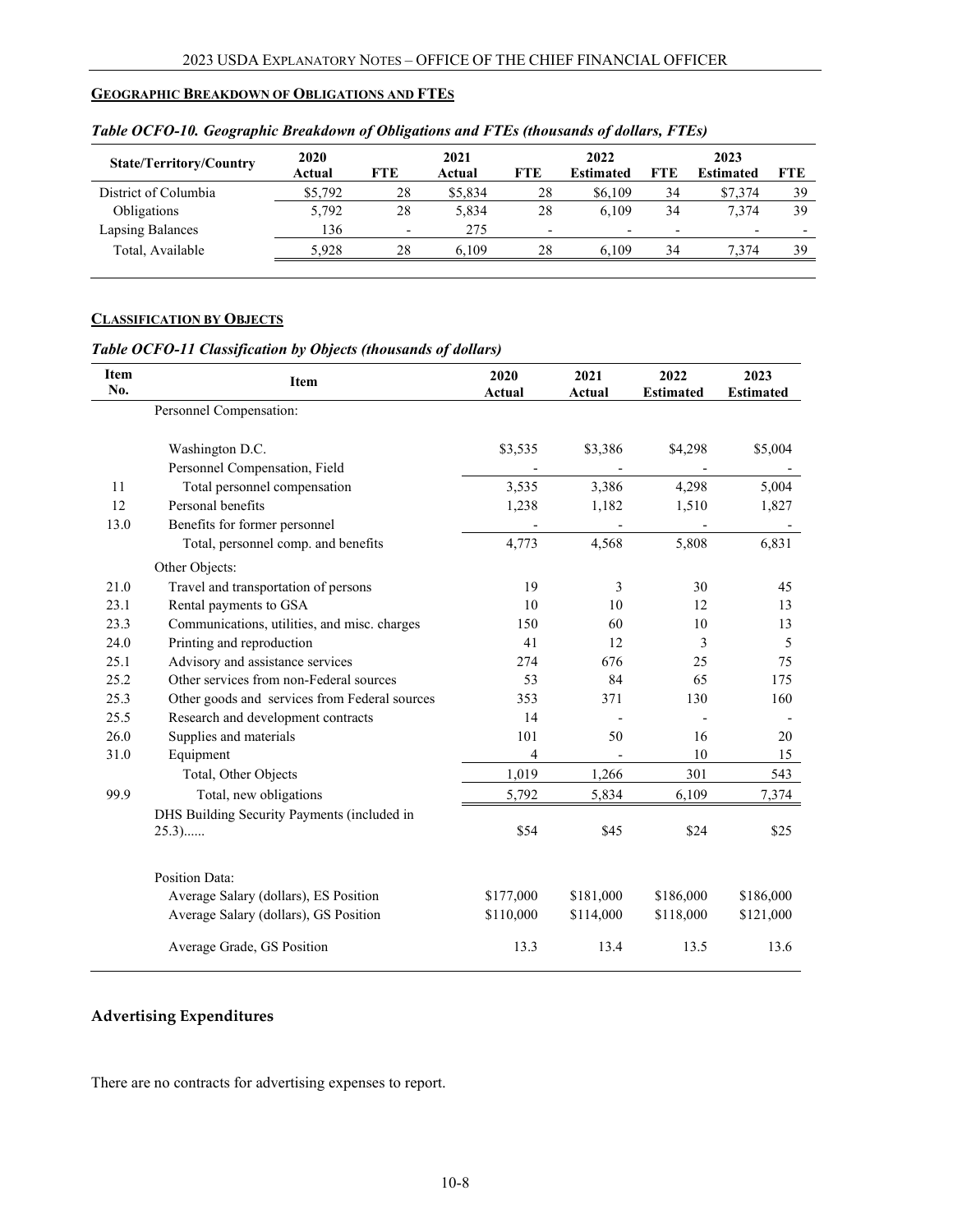#### <span id="page-8-0"></span>**STATUS OF PROGRAMS**

The Office of the Chief Financial Officer (OCFO) has Department-wide responsibility and leads USDA's financial management, financial management systems, financial control and accounting, internal control and assessment, and financial management training. OCFO is also responsible for the administration of the Working Capital Fund (WCF) and directly manages four WCF-funded activities:

- (1) the National Finance Center;
- (2) Financial Management Services;
- (3) Internal Controls and Support Services; and
- (4) Financial Management Support Services.

The Chief Financial Officer (CFO) is USDA's principal financial management policy officer and the chief financial advisor to the Secretary and Senior Officials. The CFO also serves as the Departmental official charged with the responsibility for the financial health of the WCF, and effective day-to-day financial management.

#### **Current Activities**

#### **Departmental Financial Statements**

USDA received an unmodified opinion on its Fiscal Year (FY) 2021 financial statements. OCFO maintains continuous process improvement for financial management and information technology security. USDA will continue to make improvements to USDA's internal controls regarding its financial reporting and financial systems, including:

- Reducing the number and severity of material weaknesses and significant deficiencies for financial reporting and financial systems, including compliance with the Federal Information Security Management Act; and
- Effectively monitoring, reviewing, and certifying unliquidated obligations.

#### **Budget Services**

A wide variety of budgetary services are provided by the Budget Division to the Office of the Secretary and Departmental staff offices. These services include:

- Preparation of detailed exhibits and tables and supporting justification for the President's budget requests submitted to the Office of Management and Budget (OMB) and Congress;
- Establishment of budgetary amounts and financial controls in the Department's financial system; and
- Financial advice and assistance to policy and program officials relating to ongoing operating programs, including analysis of issues, monitoring of resource utilization via status of funds reporting, and development of alternatives and recommended courses of action for resource allocation, development, and budget execution.

This service covers over 20 appropriation accounts which encompass diverse functions, programs, and activities, each of which require technical service at a level equivalent to the operation of a separate appropriation. The Budget Division also provides services to the Departmental Shared Cost Program Advisory Committee by conducting reviews and making resource recommendations to the Advisory Committee in setting funding levels and priorities for decision by the Secretary.

#### **Payment Integrity, Cash Management, and Debt Management and Collections**

The Office of the Chief Financial Officer's Fiscal Policy Division (FPD) leads USDA agencies and staff offices for meeting the requirements of the Payment Integrity Information Act of 2019 (PIIA) and the Debt Collection Improvement Act of 1996. FPD oversees agency programs to ensure compliance with the laws and provisions of the Office of Management and Budget (OMB), Department of Treasury (Treasury), Government Accountability Office (GAO), and the Office of Inspector General (OIG).

In part, FPD provides a Department-wide consolidated response to laws, guidance, and policy by coordinating data calls, analyzing submissions, and giving feedback to agencies regarding:

- Improper payments and overpayment recovery;
- Cash management of Administrative Wage Garnishments and Salary Waivers;
- Debt management and collections; and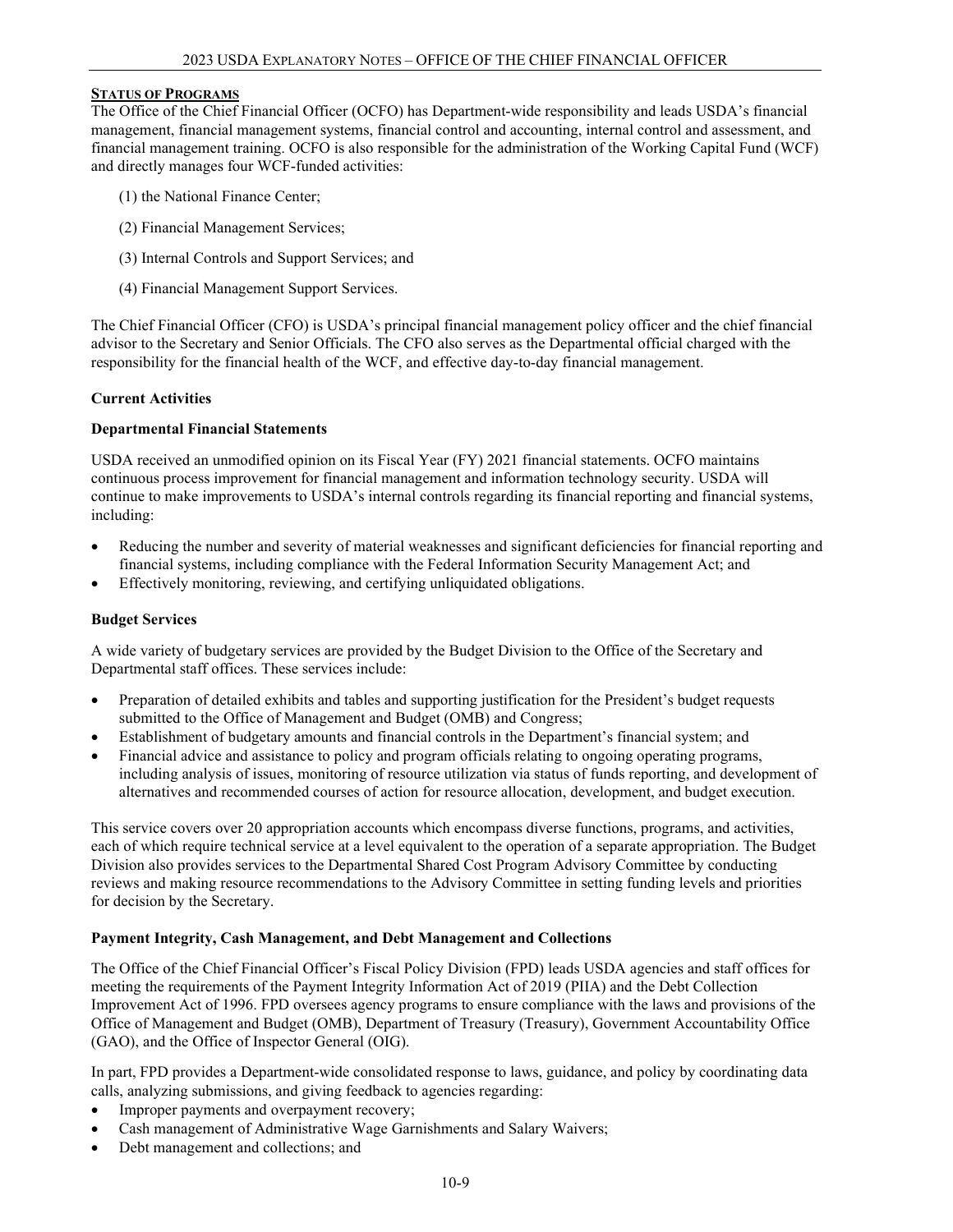• USDA-Treasury Interdepartmental efforts regarding Do Not Pay database utilization.

FPD also plans and communicates up-to-date, relevant guidance with Departmental user groups to coordinate, track, and monitor the preparation to meet government-wide financial policy and planning initiatives' requirements. Specifically, FPD affects the management of agency programs for these requirements by addressing the issues of PIIA related mandates such as Do Not Pay (DNP), Overpayment Recovery Auditing, High Dollar Overpayments, Improper Payments Testing and Reporting, and Corrective Action Plans (CAPs) to minimize monetary loss. FPD coordinates the reporting for the Improper Payment section of the USDA's annual Agency Financial Report; serves as USDA's official representatives to OMB, GAO, and Treasury; and functions as the Department's audit support in OIG's mandatory audits.

USDA leadership is committed to improving USDA's payment integrity and accuracy by addressing root causes of payment error, pursuing advances in anti-fraud efforts, managing debt, and taking collective actions to ensure proper collections of outstanding debt, and ultimately eliminating waste abuse.

Current activities include:

- Assisting agencies in meeting required reporting deadlines for risk assessments, statistical sampling, improper payment rate reporting, corrective actions that address root causes of improper payments, DNP, and recovery/recapture auditing;
- Monitoring USDA agencies' CAPs for development of internal controls, systems enhancements, and payment recapture/recovery of identified improper payments, assuring program integrity and the improvement of payment integrity rates;
- Coordinating a consolidated Departmental response to PIIA reporting requirements for the USDA's Agency Financial Report, which includes recapture/recovery auditing accomplishments; and
- Establishing DNP within USDA to increase the accuracy of financial payments and disbursements. DNP is an enhancement to current processes by offering a one-stop database that makes available various prepayment and pre-award reviewing procedures to minimize erroneous payments and monetary loss.

# **Travel and Conference Activities**

OCFO is responsible for travel management policy for the Department and has oversight responsibility for USDA's travel program. OCFO develops, coordinates and implements Department-wide policy and procedures on travel management services, the travel card program and conference management.

Current activities include:

- Minimizing inappropriate use of the travel card through the use of training and compliance/data mining activity;
- Conducting data calls to ensure various reports to outside entities are submitted on time;
- Reviewing and analyzing conference proposals to ensure responsible use of government time, and resources; and
- Holding meetings with the electronic travel system provider, vendor bank, compliance/data mining partners and agency travel and policy points of contacts.

#### **U.S. Government Accountability Office (GAO) and Office of Inspector General (OIG) Audits OIG Audit Follow-up**

As required by the Inspector General Act Amendments of 1988, the OCFO: (1) codifies into regulations and interprets revisions to the OMB Circular A-50, Audit Follow-up; and (2) researches and analyzes audits, making determinations on final actions, monitoring management's actions on audits, tracking individual audit recommendations, and reporting results annually to the Congress.

#### **GAO Audit Closures**

GAO provides Congress, the heads of executive agencies, and the public with timely, fact-based, non-partisan information that can be used to improve government and save taxpayers billions of dollars. GAO performs audits at the request of Congressional committees or subcommittees or is statutorily required by public laws or committee reports, per our Congressional Protocols. OCFO maintains an inventory of open GAO audits, but is not involved in making determinations of final action. Supporting documentation for closure of GAO audit recommendations is submitted by the auditee directly to GAO for a decision. When recommendations are successfully closed, the GAO records this information in the GAO audit database and notifies the auditee. The auditee will in turn notify OCFO of the closure to facilitate updates to our records in the Audit Follow-up Tracking and Reporting tool.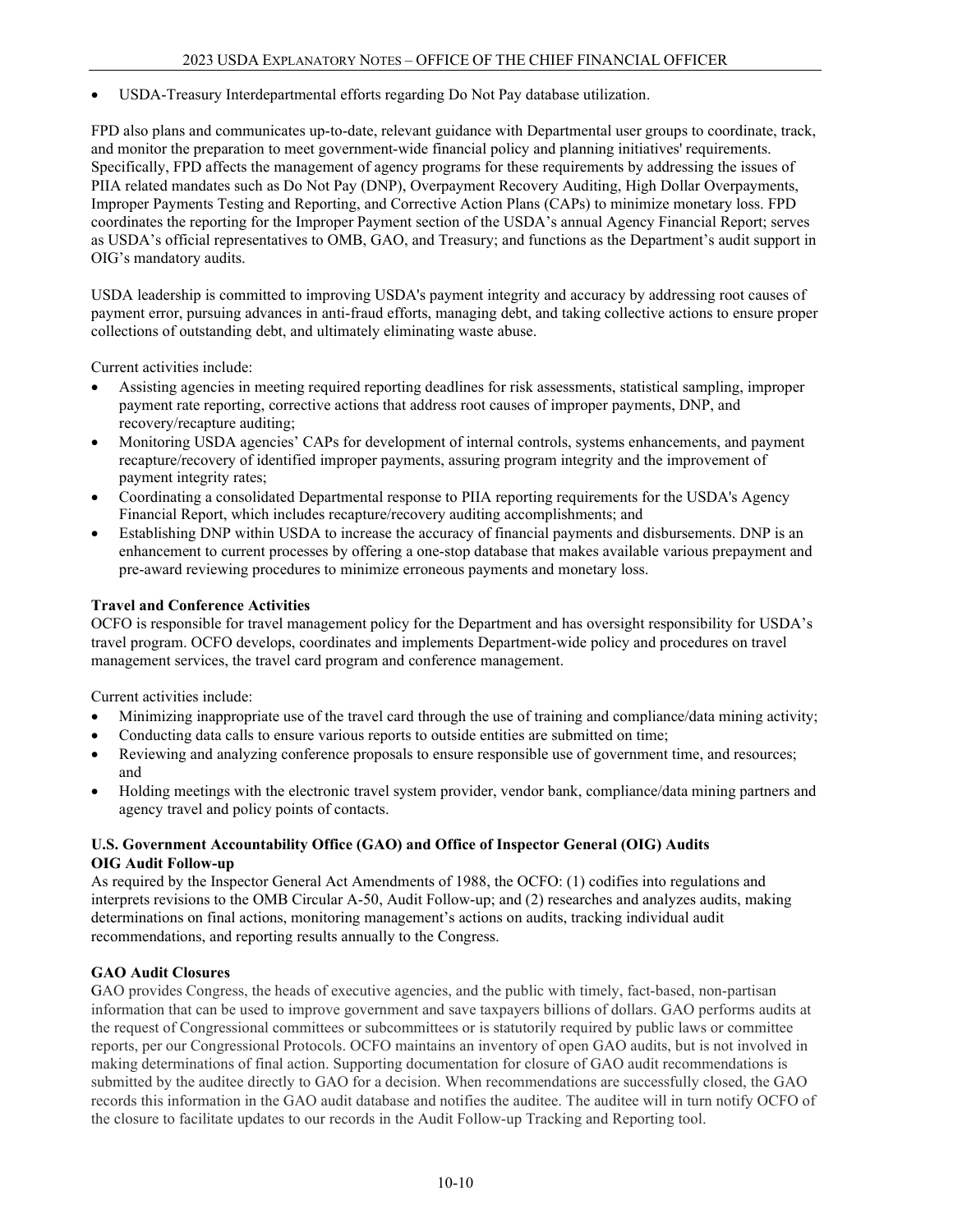# *Specifically Addressed Areas*

OCFO also provides policy guidance and assistance to agencies on technical matters related to the OIG and Government Accountability Office audits. Specific efforts by OCFO related to the OIG audits included:

- Periodic coordination with USDA's OIG to share the current status of open audit recommendations;
- Collaborating with the Department to develop dashboards on the CXO Tableau site to depict USDA agencies and staff office status and compliance on the resolution of OIG Audit recommendations;
- Following-up with USDA agencies' management and/or agency audit liaison officials to ensure corrective action responses to audit findings and recommendations are appropriate and achievable, costeffective, and tracked to achievement of final action by the estimated completion dates;
- Reviewing and analyzing USDA agencies' progress in completing corrective action for audits one-year or more past the management decision date, without final action and behind schedule;
- Providing useful and timely information on the status of audits to USDA management and Congress for decision-making and resource allocation purposes;
- Working with OIG on a Final Action Verification to determine if the agency/staff office provided OCFO with sufficient documentation to support corrective action as agreed in the original management decision;
- Collaborating with the Office of Budget & Program Analysis to include a report on outstanding OIG and GAO recommendations with the annual budget justification to Congress; and
- Increasing efforts to monitor agency/staff office progress on closure of GAO audit recommendations.

# **Management Accountability and Control**

The OCFO is responsible for management accountability and control under the CFO Act; Federal Managers' Financial Integrity Act (FMFIA); Federal Financial Management Improvement Act (FFMIA) and OMB Circular A-123, *Management's Responsibility for Enterprise Risk Management and Internal Control*. OCFO establishes policy and guidance to ensure that USDA agencies comply with the requirements of FMFIA and FFMIA, and report on material weaknesses, financial system non-conformances, and FFMIA noncompliance in the Agency Financial Report to the Congress and the President.

To accomplish this task, OCFO prepares the annual data call to the Under and Assistant Secretaries, heads of USDA staff offices, USDA component agency Chief Financial Officers, and Management Control Officers, requesting a certification statement on compliance with FMFIA and FFMIA as of June 30, 2021 and an addendum (Bridge Memo) that covered the period July 1 through September 30, 2021. Each submission was reviewed to compile the Secretary's Annual Assurance Statement. Additionally, OCFO is responsible for the following:

- Following-up and coordinating with USDA agencies on the resolution or mitigation of auditor identified material deficiencies, system non-conformances, and FFMIA non-compliances;
- Reviewing and providing feedback to agencies and staff offices on their Entity Level Control (ELC) assessments and draft/final certification statements;
- Working with USDA agencies, staff offices and the OIG to identify and report non-compliances with laws and regulations;
- Annually providing training to USDA agencies and staff offices on the completion of the ELC questionnaire in A-123 Compliance and Reporting Tool. This is essential to evaluate the effectiveness of an agencies internal controls as prescribed by the Green Book principles; and
- Conducting training in the preparation of annual certification statement and bridge memo.

#### **Management Challenges**

The OIG is required by the Reports Consolidation Act of 2000 to report annually on the foremost serious management challenges USDA and its agencies face. These issues bring about obstacles that hinder the operational effectiveness of USDA programs. Achievements by OCFO included:

- Ensuring progress on prior year management challenges was monitored at least quarterly;
- Collaborating with USDA agencies and Staff offices to ensure corrective action plans were developed in the OCFO automated tracking system to address the 2020 Management Challenges;
- Reporting, in the Agency Financial Report (AFR), references to the management challenges report by OIG; and
- Generating reports from the OCFO automated tracking system to compile status update reports for quarterly distribution to OIG.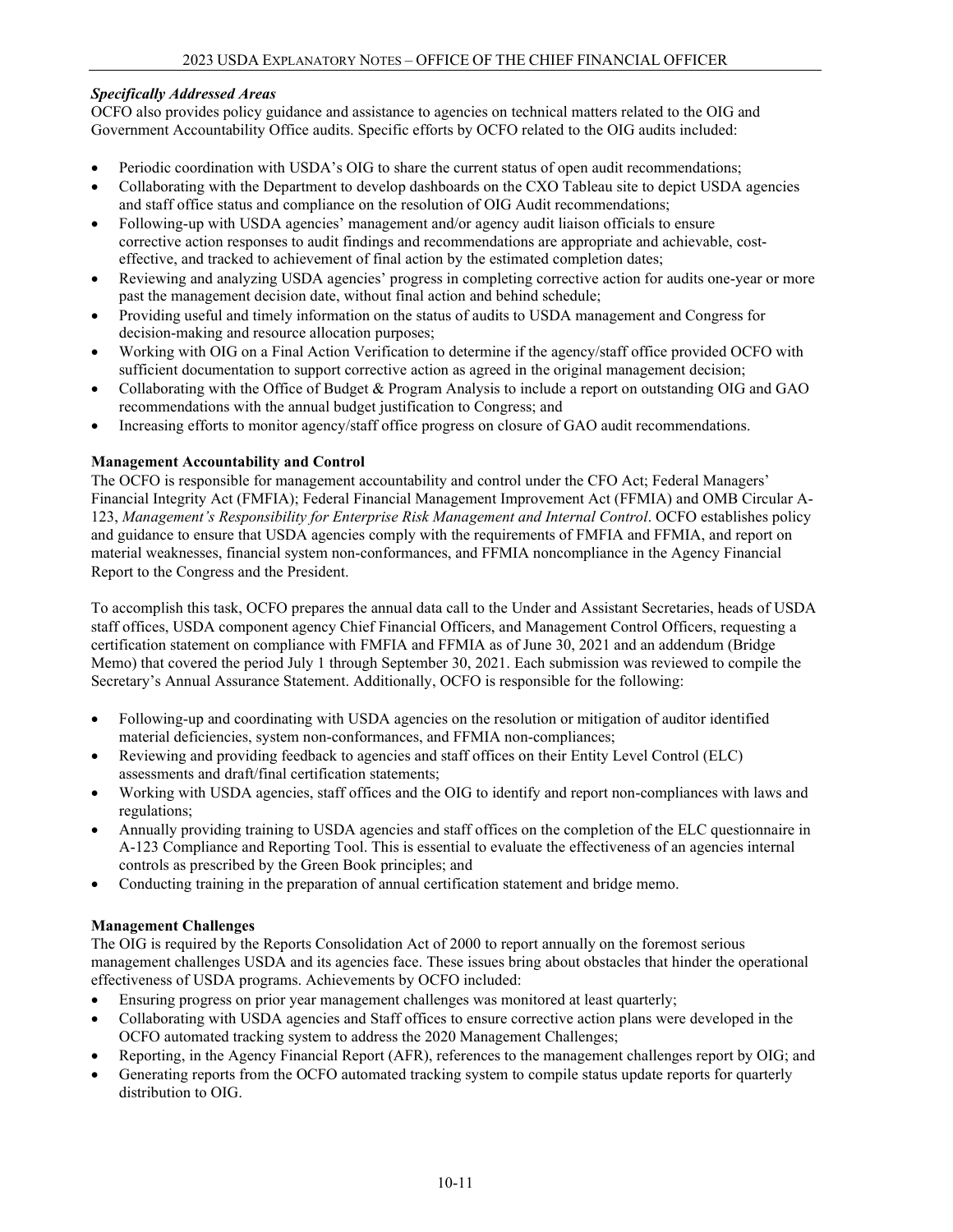## *Specifically Addressed Areas*

In FY 2020, OIG identified seven most serious management challenges faced by USDA and its agencies. The challenges were included in USDA's FY 2020 AFR. During FY 2021, OCFO monitored planned actions proposed by USDA agencies and staff offices to mitigate and resolve the challenges identified.

# **Transparency and Accountability Reporting**

The Transparency and Accountability Reporting Division leads the Department's efforts to provide greater information sharing and transparency of data at USDA. OCFO provides Department oversight of Federal financial assistance policy, including Suspension and Debarment policy and Prizes and Challenges policy. OCFO is responsible for the Digital Accountability and Transparency Act (DATA Act) reporting. OCFO also supports conference transparency, foreign assistance and supplemental funding (disaster-related) reporting. In FY 2021, OCFO assimilated significant new American Rescue Plan reporting requirements and continues to maintain additional coronavirus (COVID-19) reporting and policy implementations. OCFO continues to provide oversight support, comply with, and improve these requirements and policies. The Transparency and Accountability Reporting Division manages the compilation of the Agency Financial Report required by OMB Circular A-136.

# **Grants Policy**

OCFO provides policy guidance for Federal financial assistance including OMB Uniform Guidance found at Title 2 of the Code of Federal Regulation Part 200. OCFO continues to support the policy by developing and issuing Departmental Regulations to clarify requirements for certain parts of the Uniform guidance while addressing agency concerns and answering agency policy questions. OCFO issued guidance on Executive Order 14042, "Ensuring Adequate COVID Safety Protocols for Federal Contractors" for contract-like instruments which impact the financial assistance community.

OCFO leads the Department in Federal financial assistance policy and oversight, and regularly convenes the Federal Financial Assistance Committee (FFAC) consisting of agency representatives that are central to providing innovative solutions to grants reporting improvements. OCFO continued to work closely with the Foreign Agricultural Service and other USDA agencies in the implementation of their grant's module called EzFedGrants.

# **Selected Examples of Recent Progress**

#### **Budget Services**

The Budget Division provides budgetary services for over 20 staff office appropriation accounts throughout the year. During FY 2021, the following budget services were achieved:

- Prepared the FY 2022 President's Budget for Departmental Administration and the USDA staff offices, which was presented to Congress;
- Developed the FY 2023 Agency Estimates, and Department Estimates;
- Successfully loaded FY 2021 actual spending and outlays for the FY 2023 budget in the OMB MAX entry system;
- Entered the FY 2022 budgetary apportionments for over 20 appropriated accounts including during the Continuing Resolutions for FY 2022 while using robotic process automation that effectively allowed for the establishment of budgetary authority in the financial system;
- Created accounting codes related to COVID-19 enabling staff within the Office of the Secretary to charge their time accordingly;
- Developed the FY 2022 operating spend plans for the Office of the Secretary's appropriation and reimbursable accounts; and
- Conducted reviews and recommendations for the Advisory Committee regarding funding decisions and recommendations to the Secretary for the Departmental Shared Cost Program reimbursements.

#### **Payment Integrity, Cash and Debt Management Agency Financial Report**

The Payment Integrity (PI) team hosted a kick-off event with the agencies and USDA staff offices for the FY 2021 AFR to discuss the due dates and submission guidelines for the Payment Integrity Information Act of 2019 (PIIA) . Based on feedback from the previous fiscal year and the changes in reporting requirements, the PI team presented the revised submission process and spreadsheets. These revisions are the beginning steps of a plan to provide Agencies with more automated templates.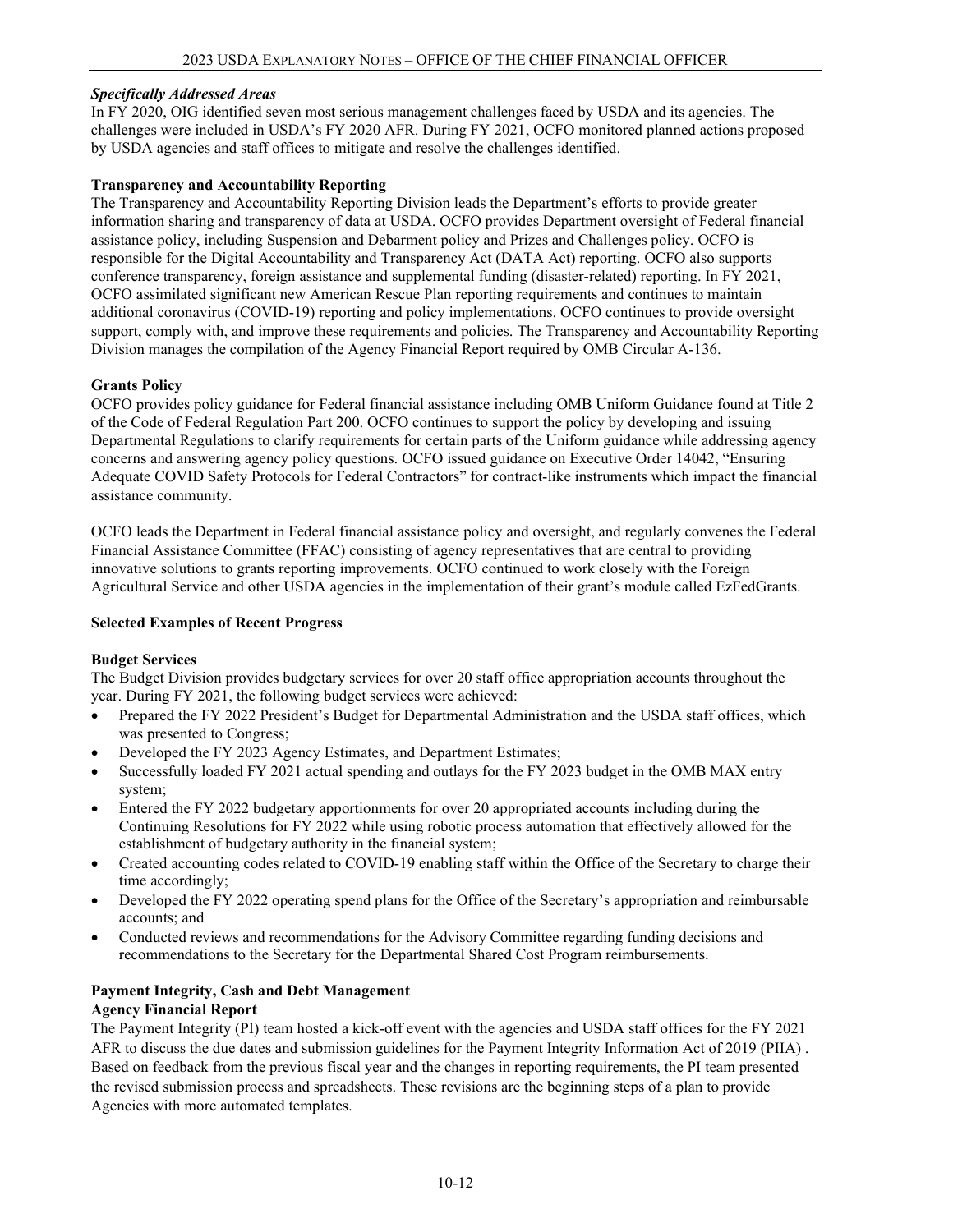Completed the OMB Supplemental Data Call. The Supplemental Data Call broadened the reporting requirement to include previously excluded low-risk programs. Due to the increase in reporting requirements, the PI Team collaborated with the OMB team to allow USDA to meet the scheduled deadline. In addition to working with OMB, the PI team collaborated with Department program managers to gather and post the requested information.

Responded quickly to new reporting requirements for the FY 2021 AFR by updating Department reporting templates to match the new requirements.

For the first time in 3 years, the Payment Integrity portion of the AFR was completed and submitted to leadership by the established deadline without contractor support, realizing a cost avoidance of over \$80,000.

#### **Debt Management**

Coordinated with Department points of contact and Chief Financial Officers to obtain information to fulfill the annual Treasury Report on Receivables and Debt Collection Activities (TROR) annual certification/verification requirements. The PI team organized, validated, and presented this information by the required deadline.

# **Do Not Pay (DNP):**

DNP operates a resource dedicated to preventing and detecting improper payments. The Working System and DNP together create one element of the larger multi-agency government-wide DNP Initiative and centrally provides a variety of data matching and data analytics services to support agency programs in their efforts to prevent and detect improper payments. Agencies use a secure online interface to check various data sources to verify eligibility of a vendor, grantee, loan recipient, or beneficiary to receive federal payments. The DNP Portal lets the user search multiple databases at one time.

During FY 2021 the average number of DNP matches per quarter increased by 19% from FY 2020 (from 5.087M to 6.053M). Additionally, there was an 81% increase in the potential monetary savings (\$8.9M to \$16.1M) due to the increase in matching behavior. Successfully completed recertification actions/requirements for the USDA's 1600 Do Not Pay Portal Users.

Continued working with the Agricultural Research Service (ARS) to finalize the Computer Matching Agreement (CMA); this agreement will allow for continuous monitoring of 14 million individuals and/or companies, payment records for ARS.

# **OIG Audit**

Participated in the annual OIG Payment Integrity (PI) audit focused on improper payments as reported in the FY 2020 Agency Financial Report and the high dollar overpayment report. The PI Team participated in entrance conferences at the Department and Agency level. The PI Team collaborated with the OIG on relevant issues and served as a liaison when needed to help the agencies with many of their responses.

#### **Travel and Conference Activities**

Maintained Department travel charge card delinquency rates of less than 3% (for both centrally billed and individually billed accounts) with over \$59.2M of spending volume.

Collaborated with US Bank to develop and deliver personalized training to agency program coordinators regarding the Access Online electronic application. This training resulted in a streamlined application process, reducing processing time, errors, and moving the USDA to a fully paperless process. The success of this program has resulted in a quarterly training program.

Provided monitoring and oversight for travel charge card transactions using the Oversights Insights on Demand (IOD) automated system. IOD flagged over 10,510 transactions, totaling \$4.62M, for closer review and scrutiny.

Collaborated with OCFO FMS to address and resolve processing allowed travelers and routing officials ConcurGov vouchers against expired year accounting codes. The resolution implemented ensured that the 97,000-plus vouchers could process correctly with minimal effect on operations.

Collaborated with OCFO FMS staff and SAP Concur to move from a manual post-payment audit process to an automated pre-payment audit process within ConcurGov. The automated pre-payment audit process, implemented in late-May 2021, places the auditors directly into the routing steps of randomly selected ConcurGov vouchers for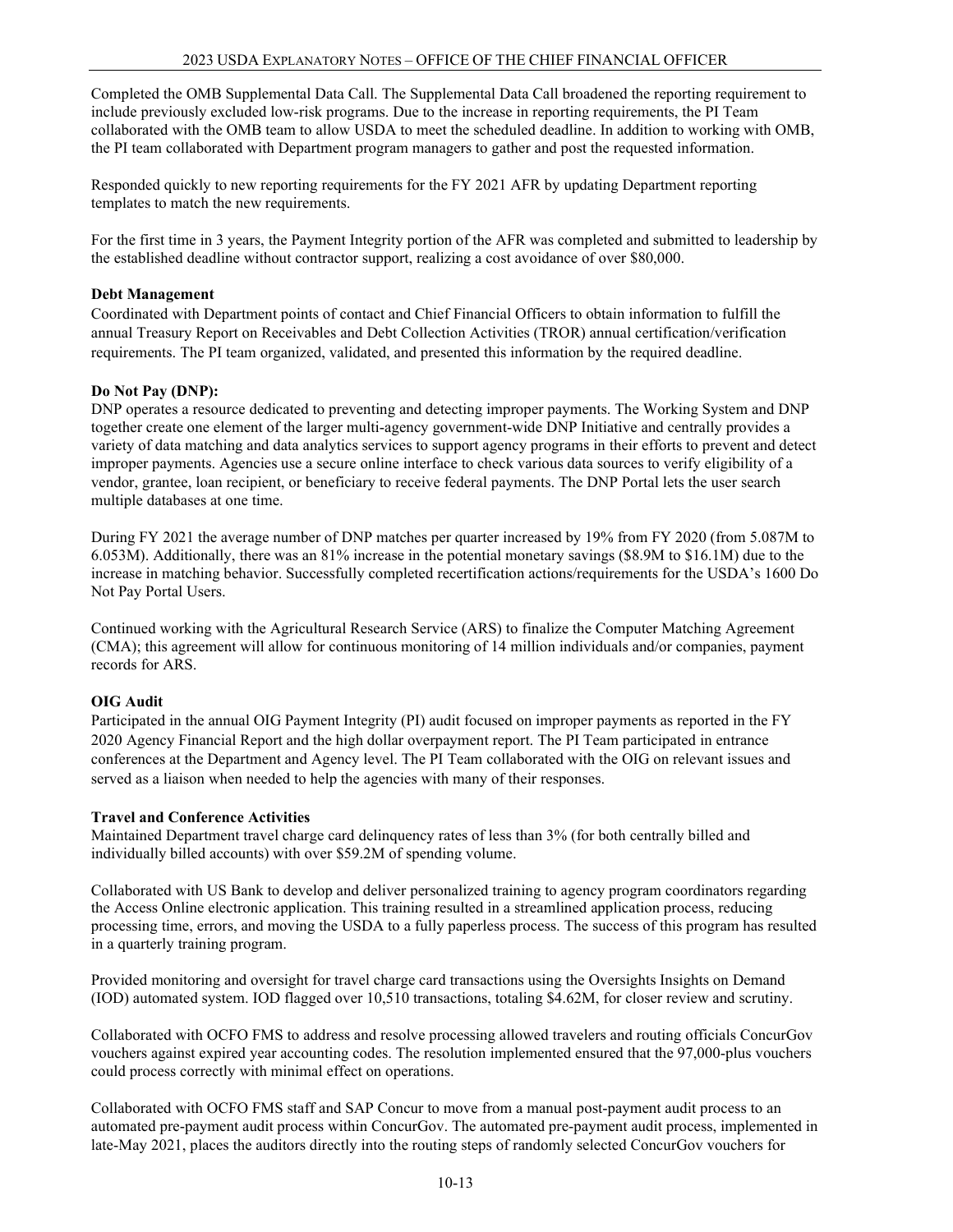audit prior to approval and payment. This process allowed 1800 vouchers, for more than \$2M, to be researched and any travel violations found, corrected, and reported prior to approval and processing through the interface, and payment being made erroneously. This process eliminated the need for producing a post-payment audit report, improved the efficiency of the audit process, mitigated, or reduced improper payments and identified travel regulation violations prior to voucher approval, and final processing.

The Travel team collaborated with OCFO FMS and contractor support to develop a new, more robust conference management system (AgCMS). The new AgCMS became fully operational and available for Department in February 2021.

# **Audit Follow Up**

Audit reports remain open for various reasons; therefore, USDA agencies and USDA staff offices were not able to complete corrective actions on audit findings according to planned schedules for every recommendation. However, as a result of constant communication and follow-up with the program offices, USDA audit closures during FY 2021 increased by 105.3 percent from prior year. The favorable closure rate is commendable despite challenges faced due to many restrictions and limitations due to the COVID-19 pandemic.

- The Department's inventory of open OIG audits decreased from 88 in FY 2020 to 78 in FY 2021, representing a 11.4 percent decrease from FY 2020 beginning inventory;
- OCFO conducted quarterly and monthly meetings with agency/Staff office audit officials to discuss resolution of open OIG audit recommendations;
- Component agencies and staff offices closed 39 OIG audits, including 272 recommendations,
- The number of OIG audits open one or more years without final action at the end of FY 2021was 58; and which represents a 9 percent decrease from the previous year; and
- Agencies and Staff offices closed 48 GAO audits, including 101 recommendations.

# **Management Accountability and Control**

The Office of Inspector General issued an unmodified opinion on the U.S. Department of Agriculture financial statement as of September 30, 2021 and published all consolidated financial statements and related notes. The Department reported two material weaknesses related to Information Technology and Financial Management.

Other notable FY2021 accomplishments included:

- Conducting follow-up on determinations of violation of the Anti-Deficiency Act through the reporting to the President and Congress;
- Performing quality assurance reviews over agency/ Staff office submissions of ELC assessments, Annual Certification Statements and Bridge memoranda; and
- Collaborating with impacted agencies and Staff offices to author several sections of the FY 2020 and 2021 Agency Financial Reports; including the Secretary's Annual Assurance Statement, FY 2020 and FY 2021 Report on Management Control and Results, Report on Audit Follow-up (FY 2020), and Report on Management Challenges.

#### *Internal Control over Reporting*

In FY 2021, ICD enhanced the financial oversight for USDA Agencies that received Congressional supplemental funding for Coronavirus/COVID-19 relief. Funding legislation included the Families First Coronavirus Response Act (FFCRA), the Coronavirus Aid, Relief, and Economic Security (CARES) Act, and the American Rescue Plan, which totaled approximately \$60.085 billion.

ICD initiated two Internal Controls over Reporting (ICOR) pilots; ICOR Framework over an Enterprise Risk Management (ERM) Risk and ICOR Framework for an End-to-End Business Process Risk. The goal of the ICOR Framework for an ERM Risk is to identify internal controls and/or potential gaps of generating meaningful data to manage/mitigate risk within the hiring process. The goal for the ICOR framework for an end-to-end business process is to expand the annual assessment beyond financial reporting to include assessments of program risk and controls and identify key reports used for decision-making purposes Scoping will consider current requirements for financial reporting as well as timeline for incorporating the non-financial criteria with the intent to include some non-financial processes in scope for the FY 2022 Annual Assessment.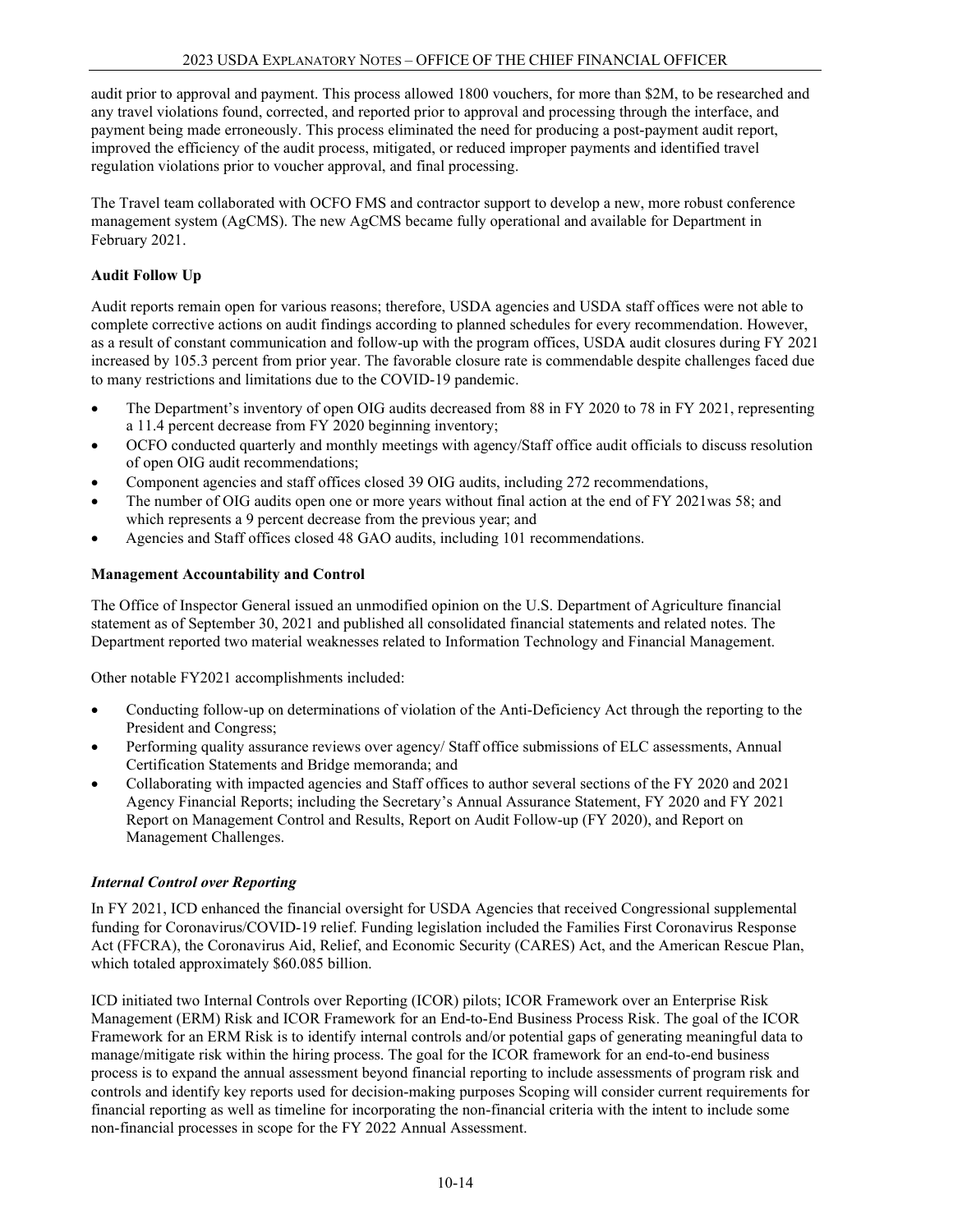ICD continued Data Quality Compliance in Assessment Year 2021 of ICOR for all agencies and staff offices. ICD updated standard test steps and clarified expectations for documenting and testing controls in the A-123 Compliance and Reporting Tool application. This year's assessment identified several internal control deficiencies that require remediation across the agencies/Staff offices assessed.

Other notable FY2021 accomplishments included:

- Performing annual spot testing of key controls on 62 business processes that passed testing in FY 2021, as compared to 85 processes tested in FY2020. The decrease in coverage was due to fewer staff resources due to retirements and attrition. Spot testing involved reperformance of control tests for 79 controls and 17 USDA agencies and Staff offices to independently validate the results. There were no exceptions that resulted in changes to test results based on ICD reviews;
- Establishing target remediation and closure goals of 32 percent and 74 percent for Corrective Action Plans (CAPs) and Plans of Action and Milestones (POA&Ms), respectively, but achieving CAP and POAM closure rates of 41 percent 82 percent, respectively, exceeding the established targets;
- Resolving 121 Corrective Action Plans (CAPs), as compared to 92 CAPs in FY2020, resulting in an increase of 31.5% and exceeding the FY2021 Target Closure goal by 9%;
- Monitoring and overseeing remediation of internal control deficiencies-13 out of 18, or 72%, USDA agencies and staff offices met or exceeded their CAP closure goals for the year.
- Resolving 50 Plans of Action and Milestones (POA&Ms);
- Monitoring and overseeing remediation of general information technology control POA&Ms-6 out of 7 agencies/staff offices with outstanding POA and met or exceeded their POA&M closure goals for the year; and
- Providing training to USDA agencies and staff offices on each phase of the annual assessment to improve the understanding and quality of required deliverables throughout the Assessment Year. These trainings included:
	- o Internal Control Overview,
	- o Scoping,
	- o Project Planning,
	- o Risk Assessment,
	- o Documentation Part I,
	- o Documentation Part II,
	- o Business Process Controls Testing,
	- o General Computer Controls Testing,
	- o Findings and Summary of Aggregated Deficiencies (BP and GCC),
	- o Corrective Action Plans,
	- o Entity Level Control Assessments,
	- o Annual Certification Statements, and
	- o Plans of Action and Milestones.

#### **Transparency and Accountability Reporting**

OCFO leads the Department in DATA Act transparency reporting which provides full details of all awards funded under USDA programs. This data is presented to the public on USAspending.gov and includes financial system data as well as award-specific and recipient-specific data.

USDA now submits DATA Act financial system data monthly. Error rates have dropped, except for outlay reporting due to new COVID-19 data reporting changes. DATA Act File A, which represents Governmentwide Treasury Accounting System SF-133 reporting, remains at 100%. When comparing FY 2019 and FY 2020. File B, which contains SF-133 balances and Budget Object Code and Program Activity reporting, improved 0.13 percent from 99.67 percent to 99.80 percent. Due to these new outlay reporting issues, however, overall error rates in file C, which reflect accounting transactions for financial assistance and procurement awards, have fallen from 96 percent to 70 percent in FY 2020. D2 file, which contains the non-financial award data, was at 73 percent in FY 2020. FY 2021 full-year data is not available yet. This data is compiled and managed in the USDA DATA Act Reporting Dashboard in FMMI.

The FY 2021 Overall DATA Act reporting summary reporting for USDA resulted in an overall reporting rate of 99.34 percent of know data. The below table reflects a DATA Act Compliance Summary across all DATA Act file as of year-end FY 2021.